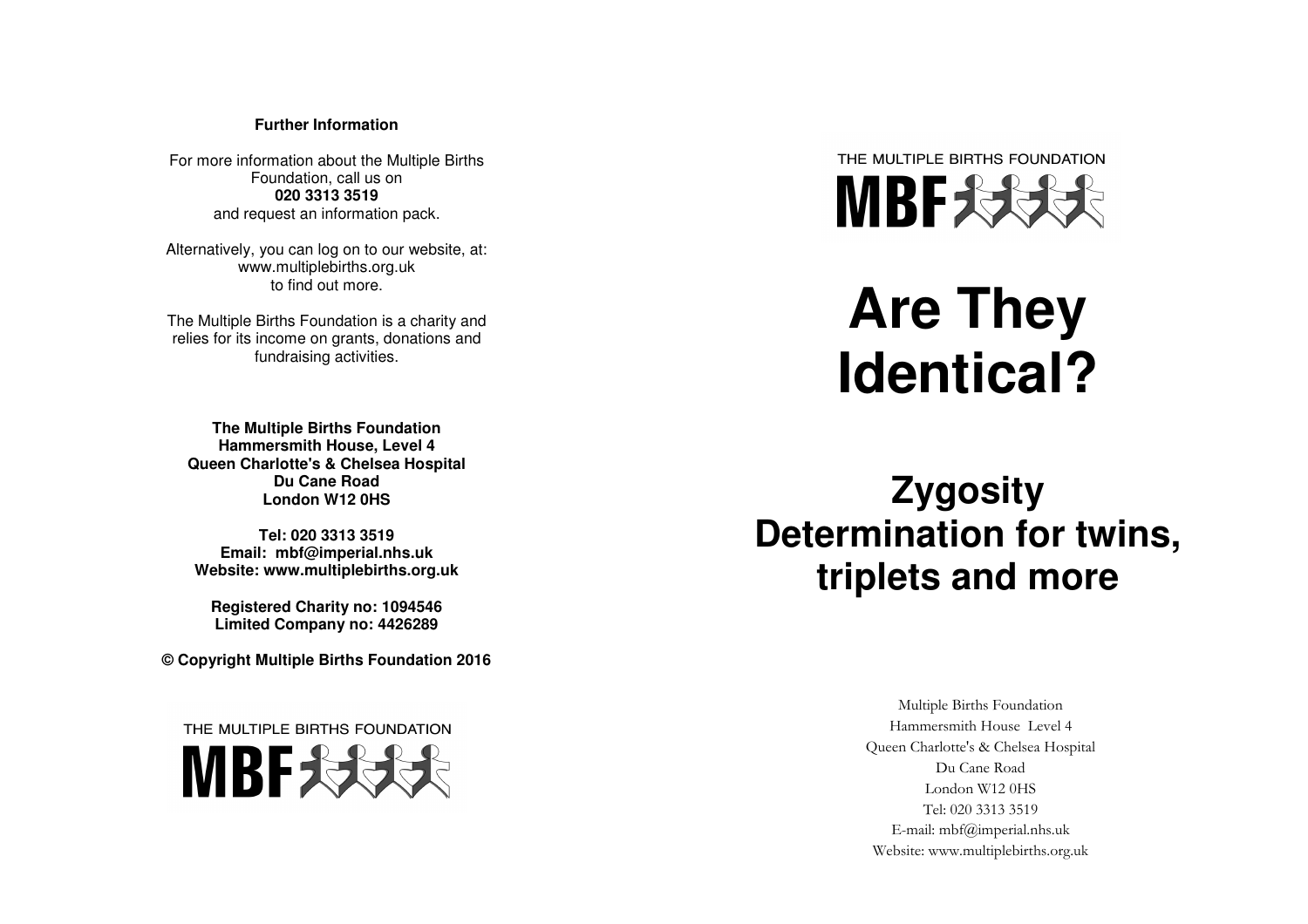**By Elizabeth Bryan MD FRCP FRCPCH Margie Davies RGN RM Jane Denton RGN RM Faith Hallett** 

**First published in 1997 (revised 2000 and 2005, 2010, 2016, 2019) by** 

The Multiple Births Foundation Hammersmith House, Level 4 Queen Charlotte's & Chelsea Hospital Du Cane Road London W12 0HS

Tel: 020 3313 3519 Email: imperial.mbf@nhs.net Website: www.multiplebirths.org.uk

Registered Charity no: 1094546 Limited Company No: 4426289

**Copyright © 2016 Multiple Births Foundation** 

**All rights reserved. No part of this publication may be reproduced, stored in a retrieval system or transmitted in any form or by any means, electronic, mechanical, photocopying, recording or otherwise, without the prior written permission of the Multiple Births Foundation.** 

**AVAILABLE FROM The Multiple Births Foundation**  The Multiple Births Foundation offers a service to determine zygosity from DNA extracted from cheek cells inside the mouth. This is a simple procedure and full instructions are included with the cell collection kit which the lab will send.

For more information or to request an application pack contact the MBF on **020 3313 3519,** email **mbf@imperial.nhs.uk** or visit **www.multiplebirths.org.uk** 

The MBF will send an email with links to the zygosity testing website where the application form can be completed and payment entered.

The laboratory will send a mouth cell collection kit, with instructions on how to do the test. This kit will fit through most letterboxes.

Once the swabs have been taken and returned to the laboratory, you should receive your results within 3-4 weeks. You will be notified directly by the laboratory.

If you have any further queries please contact the MBF on the above number.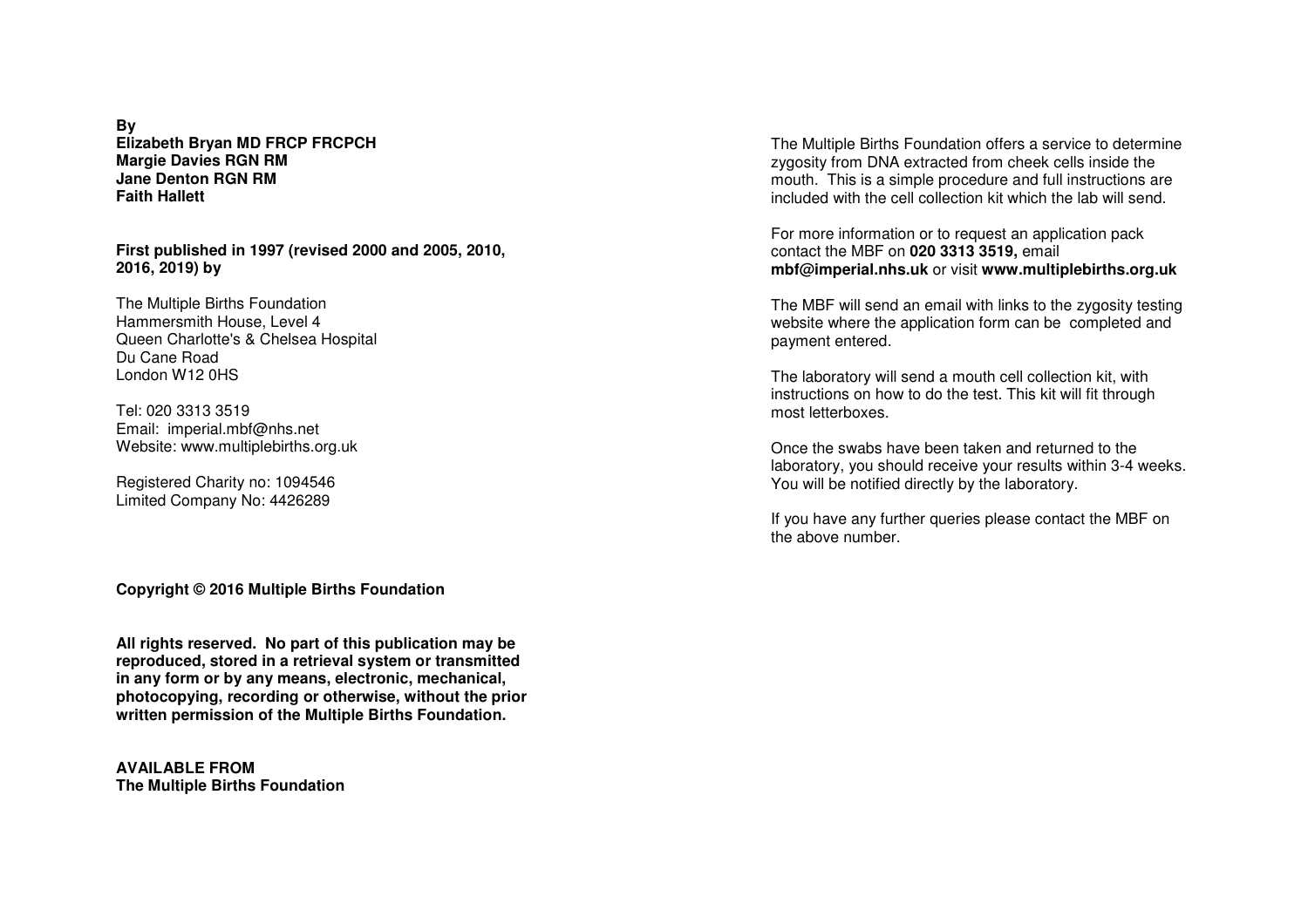

## **The Stages in Determining Zygosity in Twins <b>The Stages in Determination Zygosity Determination**

#### **What is zygosity determination?**

Zygosity determination means finding out whether twins, triplets or more are identical (monozygotic - arising from one egg and one sperm) or non-identical (dizygotic/fraternal - from two separate fertilised eggs). This process is known as zygosity determination.

#### **Why is zygosity determination important?**

It is only natural for parents to want to learn all they can about their babies, and with twins this includes their zygosity. Later, the twins themselves are usually keen to know. The reasons given by parents for wanting to know the zygosity of their twins include:

- for their own interest
- to avoid embarrassment when asked the most common question, 'Are they identical?'
- to reinforce their resolve to treat them as individuals if they are identical
- to assess the risks of having twins again (there is an increased risk for women who have non-identical twins).

Furthermore, if the twins wish to participate in any Twins Studies in the future, knowledge of their zygosity will be essential.